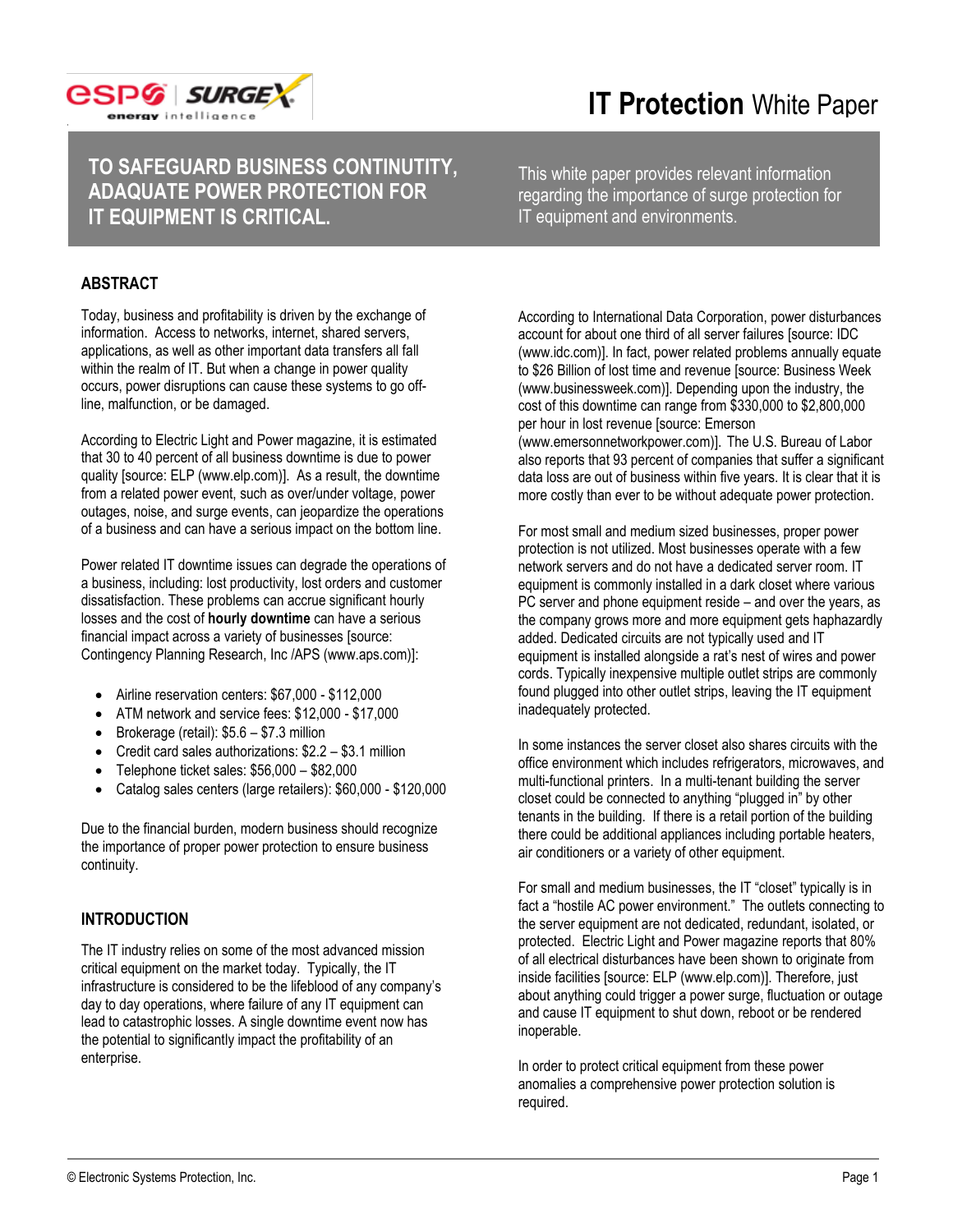

# **THE NEED – SURGE PROTECTION**

Surge protection is critical to safeguarding IT equipment. Power surges can cause the server equipment to fail, but could also result in valuable data being corrupted or lost.

Data from the office equipment and audio visual industries proves the devastating effects that these power anomalies can have on power supplies and, consequently, the equipment that they reside in. High frequency noise can cause lock-ups, error codes, and erratic equipment operation. Surges and spikes, particularly those generated within a building, can damage power supplies by dramatically shortening their lifespan. Extreme over/under voltage can tax power supplies and shorten lifespan, in addition to causing erratic equipment operation. Power outages will result in equipment downtime, and can cause damage to hard drives/systems that are not shut down properly.

Server equipment is similar to other sensitive electronic equipment in that switched mode power supplies are key components of these devices. The switched mode power supply basically provides regulated power to the device so that all electrical components can operate properly. The power supply does a good job of keeping voltage levels consistent over a varying range of input voltages, but it can't protect devices from other common power anomalies such as surges, spikes, extreme over/under voltage, power outages, and high frequency noise.

The solution to fully protecting a server requires a combination of equipment. UPS devices should be a key consideration to protect servers from power outages, and to insure a proper shutdown sequence to prevent hard drive damage and data loss. A UPS however, will not provide adequate protection against surges, spikes, and high frequency noise. UPS products generally only contain rudimentary levels of surge protection or noise filtering. They are not capable of handling catastrophic surge events or repeated low energy surge events, as these types of power anomalies will dramatically reduce their useful life. UPS system failures are one of the primary root causes of unplanned outages.

In order to fully protect the UPS, server, and other associated equipment, a professional -grade multi-stage surge protector should be used as the primary line of defense against surges, spikes, and high frequency noise. Traditional surge protectors typically rely only on Metal Oxide Varistors (MOV's) as the primary surge protection component, and generally offer very little in the way of noise filtering. The performance of an MOV degrades with every surge that it is subjected to, allowing more and more surge energy to reach the connected equipment.

In addition, most "power strip" type surge suppressors are typically little more than multi-outlet extension cords and offer very limited protection and should never be used to connect any mission critical business equipment.

## **SURGES CAN BE CAUSED BY:**

- HVAC and lighting systems
- Tripped power circuits due to overloading
- Appliances and other electronic equipment
- Power fluctuations
- Surges originating from outside the building
- Lightning strikes